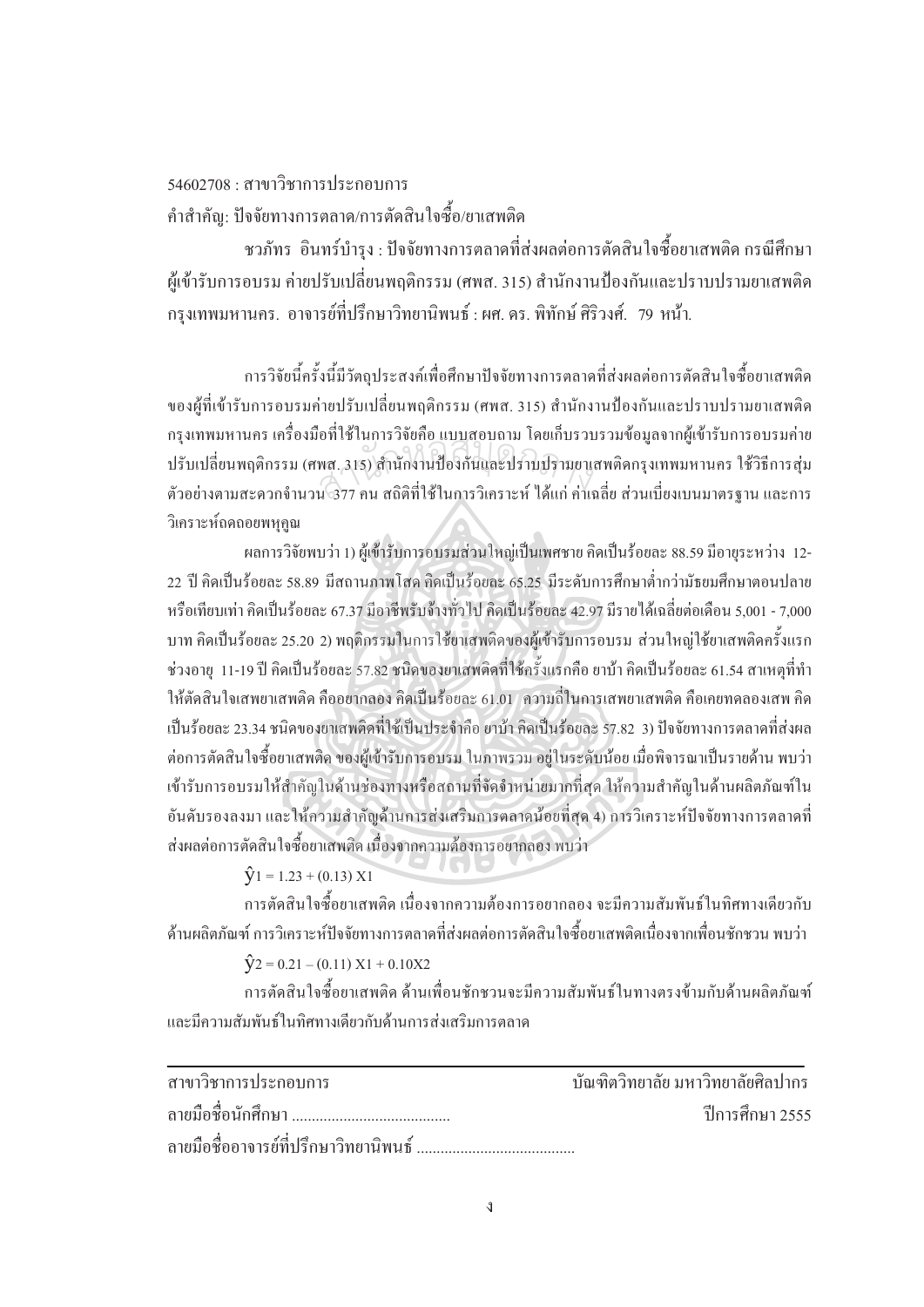## 54602708 : MAJOR : ENTREPRENEURSHIP KEY WORDS : MARKETING MIX FACTORS/DECISION OF BUYING/ DRUNGS

 CHAWAPAT INBAMRUNG: MARKETING MIX FACTORS AFFECTING TO THE DECISION OF BUYING DRUGS OF TRAINEES AT THE BEHAVIOR MODIFICATION CAMP (NATIONAL COMMAND CENTER FOR DRUGS ELIMINATION (NCCDE 315)) THE BANGKOK METROPOLITAN NARCOTICS CONTROL OFFICE. THESIS ADVISOR: ASST.PROF. PITAK SIRIWONG, Ph.D. 79 pp.

 This research had the purpose to study the marketing mix factors affecting to the decision of buying drugs of trainees at the Behavior Modification Camp (National Command Center for Drugs Elimination (NCCDE 315)) the Bangkok Metropolitan Narcotics Control office. A tool used in this research was the questionnaire which collected data from 377 trainees at the Behavior Modification Camp (National Command Center for Drugs Elimination (NCCDE 315)) the Bangkok Metropolitan Narcotics Control office by using the convenient sample group. Statistics used for analyzing were mean, standard deviation, and the multiple regression analysis.

 The result was found that 1) most of trainees were male at 88.59%; their age was between 12-22 years old at 58.89%; their marriage status was single at 65.25%; their educational level was less than or equal the high school at 67.37%; their career was employees at 42.97%; their salary was 5,001-7,000 baht at 25.20% 2) for trainees' behavior of using drugs, most of them started for the first time when they were 11-19 years old at57.82%; the first kind of drugs they used was amphetamine at 61.54%. The reason why they decided to use the drugs was that they wanted to try it at 61.01%. For the frequency of using drugs, they used to try it at 23.34%. The kind of drugs they used normally was amphetamine at 57.82% 3) the marketing mix factors affecting to the decision of buying drugs of trainees in general was at the low level. When considering each side, it was found that trainees of the camp focused on the purchasing channel and the place selling drugs the most; the next one was the products; they focused the least on the marketing promotion. 4) to analyze the marketing mix factors affecting to the decision of buying drugs because the need to try, found that was found that 1) most of trainees were<br>s old at 58.89%; their marriage status

 $\hat{y}_1 = 1.23 + (0.13) \times 1$ 

 The decision of buying drugs because of the need to try had the relation in the same direction with the products. To analyze the marketing mix factors affecting to the decision of buying drugs because of be persuaded by their friends found that

 $\hat{v}_2$  = 0.21 – (0.11) X1 + 0.10X2

 The decision of buying drugs because of be persuaded by their friends had the relation in the contrast direction with the products and there was the relation in the same direction with the marketing promotion.

| Program of Entrepreneurship | Graduate School, Silpakorn University |
|-----------------------------|---------------------------------------|
|                             | Academic Year 2012                    |
|                             |                                       |